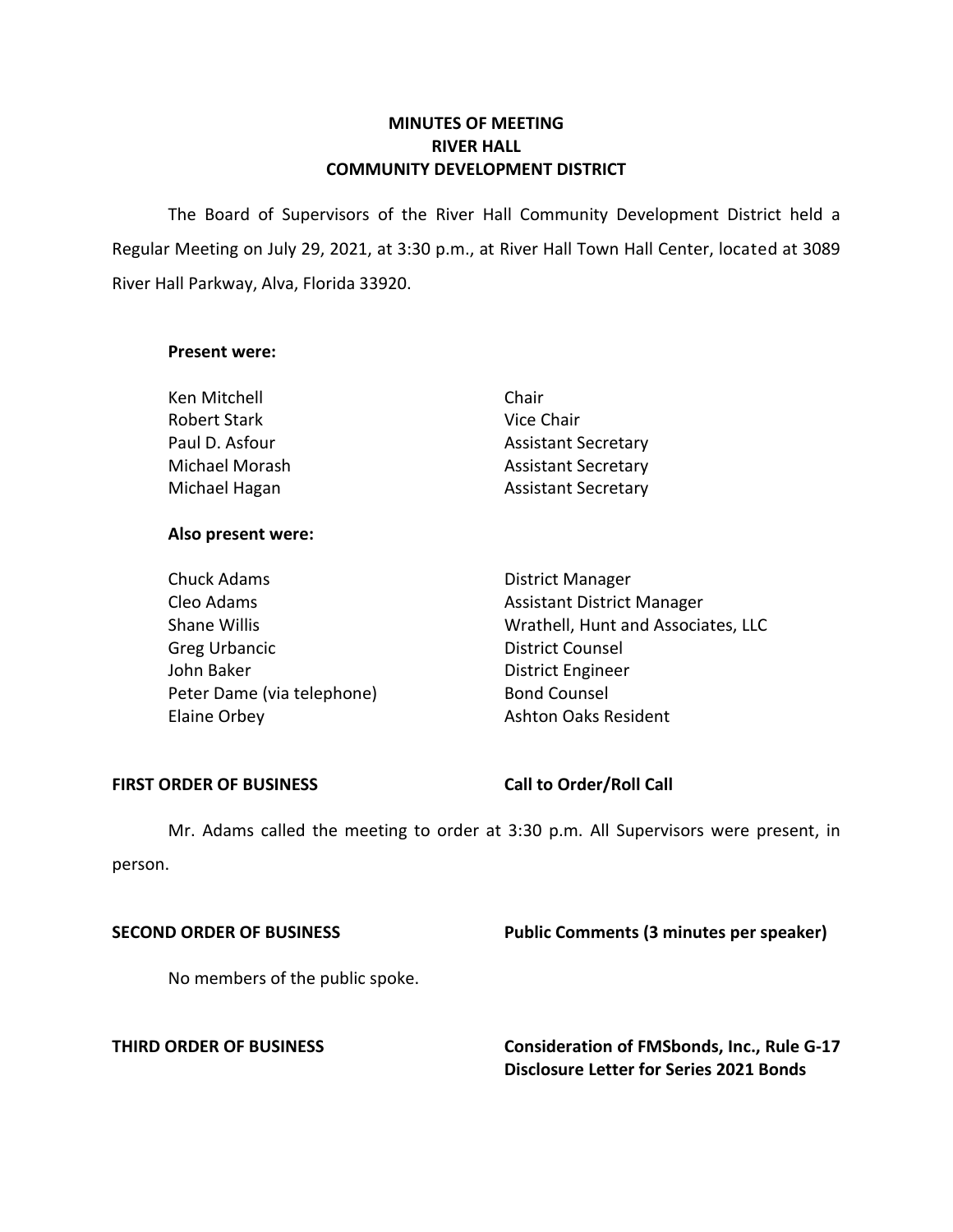Mr. Adams presented the FMSbonds, Inc., Rule G-17 Disclosure Letter for the Series 2021 Bonds. The letter is standard in nature and indicates that the Underwriter is not acting as a financial advisor, along with other disclosures.

 **On MOTION by Mr. Morash and seconded by Mr. Asfour, with all in favor, the FMSbonds, Inc., Rule G-17 Disclosure Letter for the Series 2021 Bonds, was approved.** 

# **FOURTH ORDER OF BUSINESS Presentation of Third Supplemental Special Assessment Methodology Report**

Mr. Adams reviewed the Third Supplemental Special Assessment Methodology Report and discussed the proposed refunding of the 2011 Bonds. The amount being issued on the 2021A-1 Bonds is \$9,205,000 and the amount being issued on the 2021A-2 Bonds is \$10,675,000. He discussed the Report Overview, Benefit Allocation, Lienability Tests, Appendix Tables on Pages 8 and 9, cost-savings as a result of the 2021A-1 and A-2 bonds and the lien rolls.

Asked if this is a cash-out refinancing, Mr. Adams stated the transaction takes out the existing bonds and replaces them with the 2021 bonds; the adjustment is in the interest rates.

**FIFTH ORDER OF BUSINESS Consideration of Resolution 2021-08, Authorizing the Issuance of its Capital Improvement Refunding Revenue Bonds, Series 2021A-1 and Series 2021A-2 in an Aggregate Principal Amount Not Exceeding the Outstanding Principal Amount of the District's Capital Improvement Refunding Revenue Bonds, Series 2011A-1 (The "2011A-1 Bonds") and Capital Improvement Refunding Revenue Bonds, Series 2021A-2 in an Aggregate Principal Amount Not Exceeding \$10,675,000, for the Principal Purpose of Refunding all of the 2011A-1 Bonds and the District's Outstanding Capital Improvement Revenue Bonds, Series 2011A-2 (Collectively, the "Refunded Bonds"); Delegating to the Chairman or Vice** 

2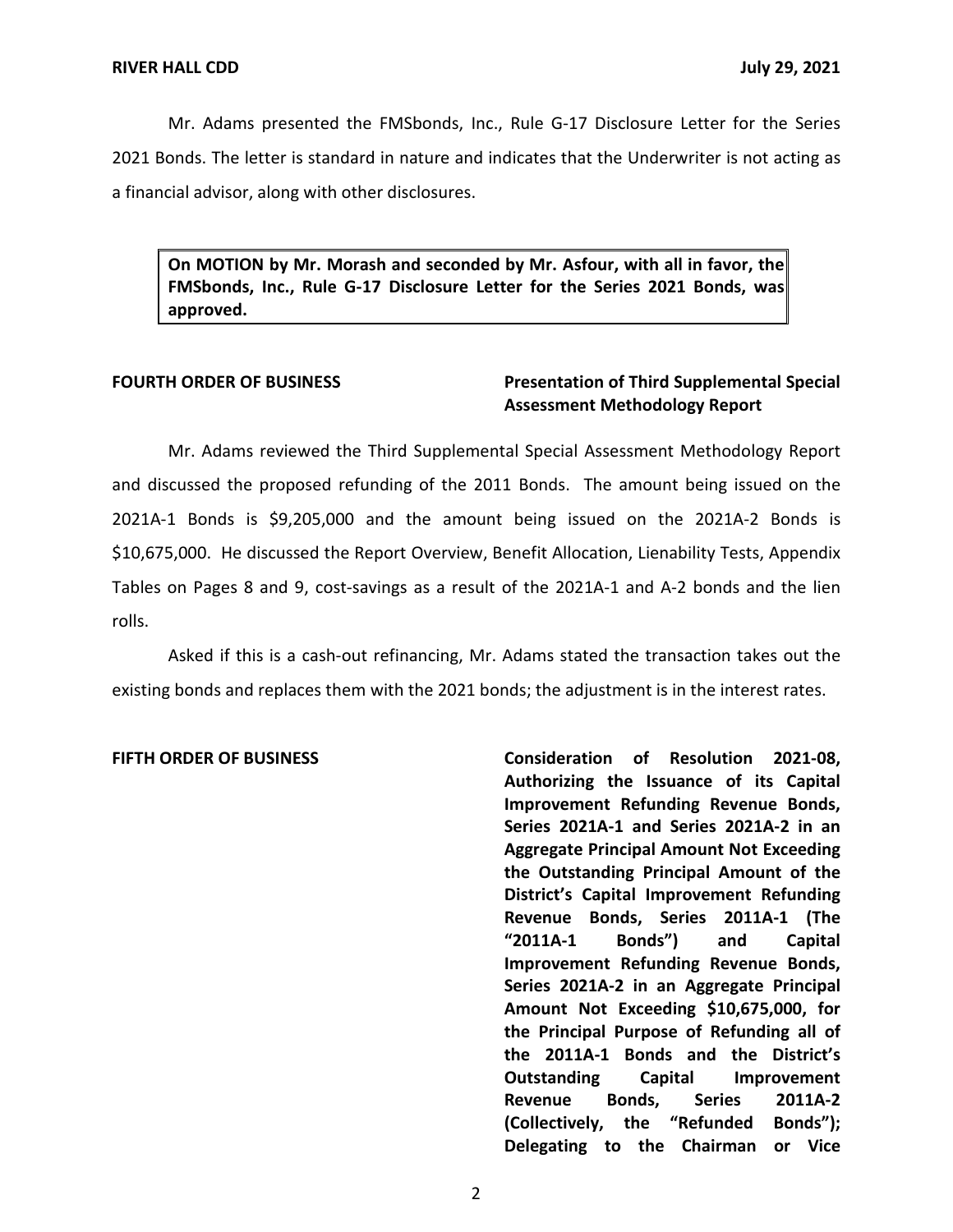**Chairman of the Board of Supervisors of the District, Subject to Compliance with the Applicable Provisions Hereof, the Authority to Award the Sale of Such Bond to FMSbonds, Inc. by Executing and Delivering to Such Underwriter a Bond Purchase Contract and Approving the Form Thereof; Approving the Form of and Authorizing the Execution of a Fourth Supplemental Trust Indenture; Approving U.S. Bank National Association as the Trustee, Bond Registrar and Paying Agent for Such 2021A Bonds; Making Certain Findings; Approving the Form of Such Bonds; Approving the Form of the Preliminary Limited Offering Memorandum and Authorizing the Use by the Underwriter of the Preliminary Limited Offering Memorandum and the Limited Offering Memorandum and the Execution of the Limited Offering Memorandum; Approving the Form of the Continuing Disclosure Agreement and Authorizing the Execution Thereof; Authorizing Certain Officials of the District and Others to Take All Actions Required in Connection with the Issuance, Sale and Delivery of Said Bonds; Providing Certain Other Details with Respect to Said Bonds; and Providing an Effective Date** 

- **Exhibit A: Fourth Supplemental Trust Indenture**
- **Exhibit B: Bond Purchase Contract**
- **Exhibit C: Preliminary Limited Offering Memorandum**

### **Exhibit D: Continuing Disclosure Agreement**

Mr. Adams presented Resolution 2021-08. He stated a red-lined version and a clean version of the resolution that incorporates the edits and changes needed were forwarded to Bond Counsel.

Mr. Dame stated Bond Counsel's function is to draft the Resolution and accompanying documents and authorize the issuance of the bonds. He reviewed the corrections made in the

3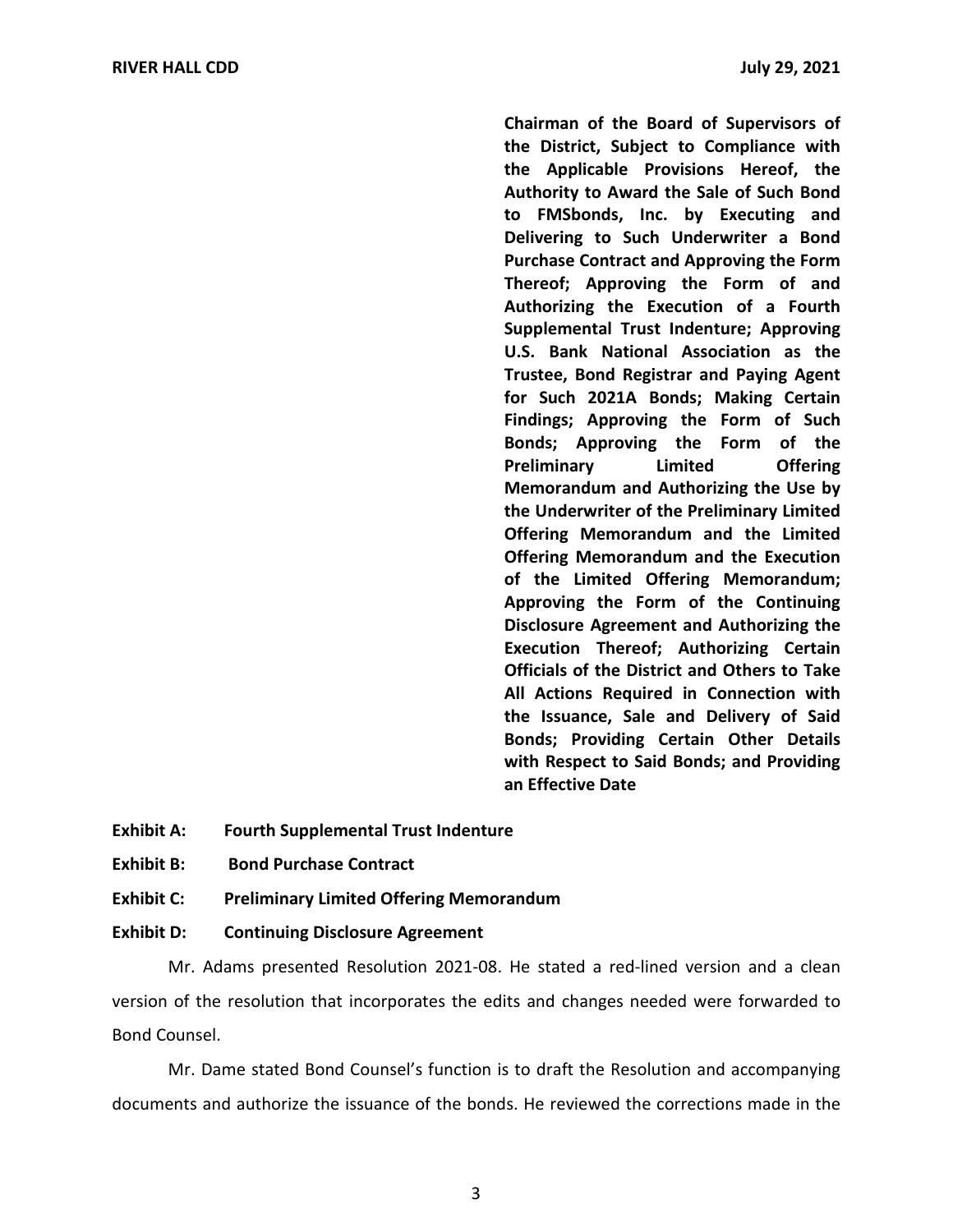red-lined version of the Resolution and explained that the Resolution accomplishes the following:

 $\triangleright$  Sets forth approval for Staff to proceed with the sale and marketing of the bonds.

 $\triangleright$  Broadly authorizes Staff and District Officers to take the necessary actions to facilitate the issuance of the bonds.

 $\triangleright$  Authorizes the Chair and Vice Chair to execute the Bond Purchase Contract.

 $\triangleright$  Approves the Fourth Supplemental Trust Indenture, the Bond Purchase Contract, the Preliminary Offering Memorandum (PLOM) and the Continuing Disclosure Agreement.

Discussion ensued regarding the 10-year callable protection for the investor, principal maturity and prepayment by the builders.

 **On MOTION by Mr. Morash and seconded by Mr. Stark, with all in favor, Resolution 2021-08, Authorizing the Issuance of its Capital Improvement Refunding Revenue Bonds, Series 2021A-1 and Series 2021A-2 in an Aggregate Principal Amount Not Exceeding the Outstanding Principal Amount of the District's Capital Improvement Refunding Revenue Bonds, Series 2011A-1 (The "2011A-1 Bonds") and Capital Improvement Refunding Revenue Bonds, Series 2021A-2 in an Aggregate Principal Amount Not Exceeding \$10,675,000, for the Principal Purpose of Refunding all of the 2011A-1 Bonds and the District's Outstanding Capital Improvement Revenue Bonds, Series 2011A-2 (Collectively, the "Refunded Bonds"); Delegating to the Chairman or Vice Chairman of the Board of Supervisors of the District, Subject to Compliance with the Applicable Provisions Hereof, the Authority to Award the Sale of Such Bond to FMSbonds, Inc. by Executing and Delivering to Such Underwriter a Bond Purchase Contract and Approving the Form Thereof; Approving the Form of and Authorizing the Execution of a Fourth Supplemental Trust Indenture; Approving U.S. Bank National Association as the Trustee, Bond Registrar and Paying Agent for Such 2021A Bonds; Making Certain Findings; Approving the Form of Such Bonds; Approving the Form of the Preliminary Limited Offering Memorandum and Authorizing the Use by the Underwriter of the Preliminary Limited Offering Memorandum and the Limited Offering Memorandum and the Execution of the Limited Offering Memorandum; Approving the Form of the Continuing Disclosure Agreement and Authorizing the Execution Thereof; Authorizing Certain Officials of the District and Others to Take All Actions Required in Connection with the Issuance, Sale and Delivery of Said Bonds; Providing Certain Other Details with Respect to Said Bonds; and Providing an Effective Date, was adopted.** 

▪ **Consideration of Resolution 2021-09**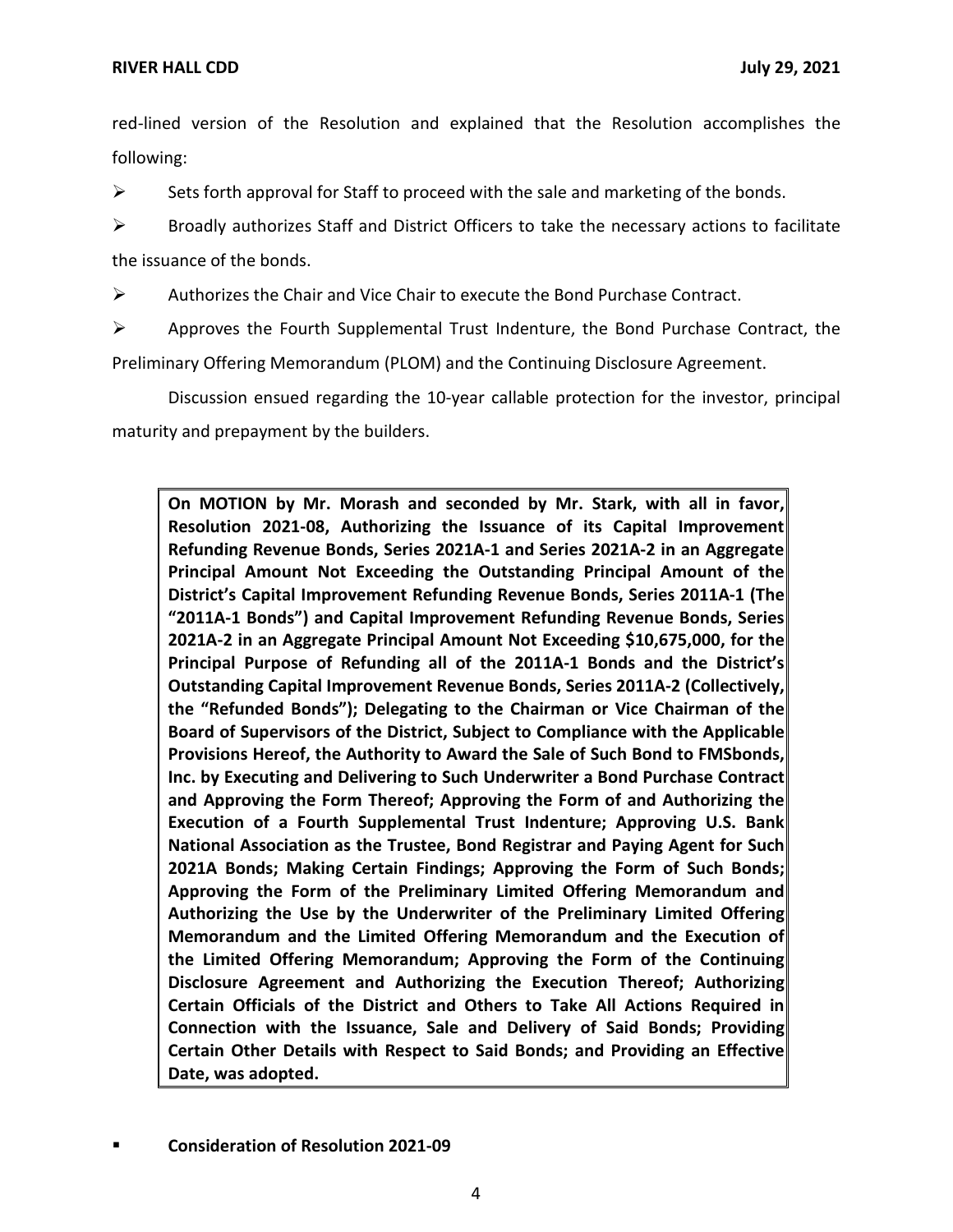### **This item was an addition to the agenda.**

Mr. Adams stated Mr. Urbancic prepared Assessment Resolutions to commence the assessment process in advance of the Public Hearing on September 9, 2021.

Mr. Urbancic stated, because the 2021A-2 Bonds will increase to \$10,675,000 from the amount today, Staff must go through the assessment process of notifying those who will receive an increase in principal but a decrease in payments. Resolution 2021-09 declares that two assessments would be levied at the level of \$10,675,000 and adopts the assessment rolls referenced in the Methodology Report.

Discussion ensued regarding explaining the reason for the assessment to residents in laymen's terms, Board approval of a draft letter to property owners and Table 2 in Section 4 on Page 9 of the Methodology.

 **On MOTION by Mr. Asfour and seconded by Mr. Morash, with all in favor, Resolution 2021-09, authorizing Staff to commence the assessment process to notify property owners that two assessments will be levied, was adopted.** 

### ▪ **Consideration of Resolution 2021-10**

**This item was an addition to the agenda.** 

Mr. Urbancic presented Resolution 2021-10. The purpose of this Resolution is to set the public hearing with regard to the Series A-2 Bonds.

 **On MOTION by Mr. Asfour and seconded by Mr. Stark, with all in favor, p.m., at the River Hall Town Hall Center, located at 3089 River Hall Parkway, Resolution 2021-10, Setting the Public Hearing for September 9, 2021 at 3:30 Alva, Florida 33920, pursuant to Florida Law, was adopted.** 

# ▪ **Discussion: Draft Fiscal Year 2022 Budget**

# **This item was an addition to the agenda.**

Mr. Stark proposed utilizing the cost savings from the bond refinance and increasing assessments across the board to increase the miscellaneous fund. Asked how much additional revenue would be yielded from his proposal, Mr. Asfour stated approximately \$10,000.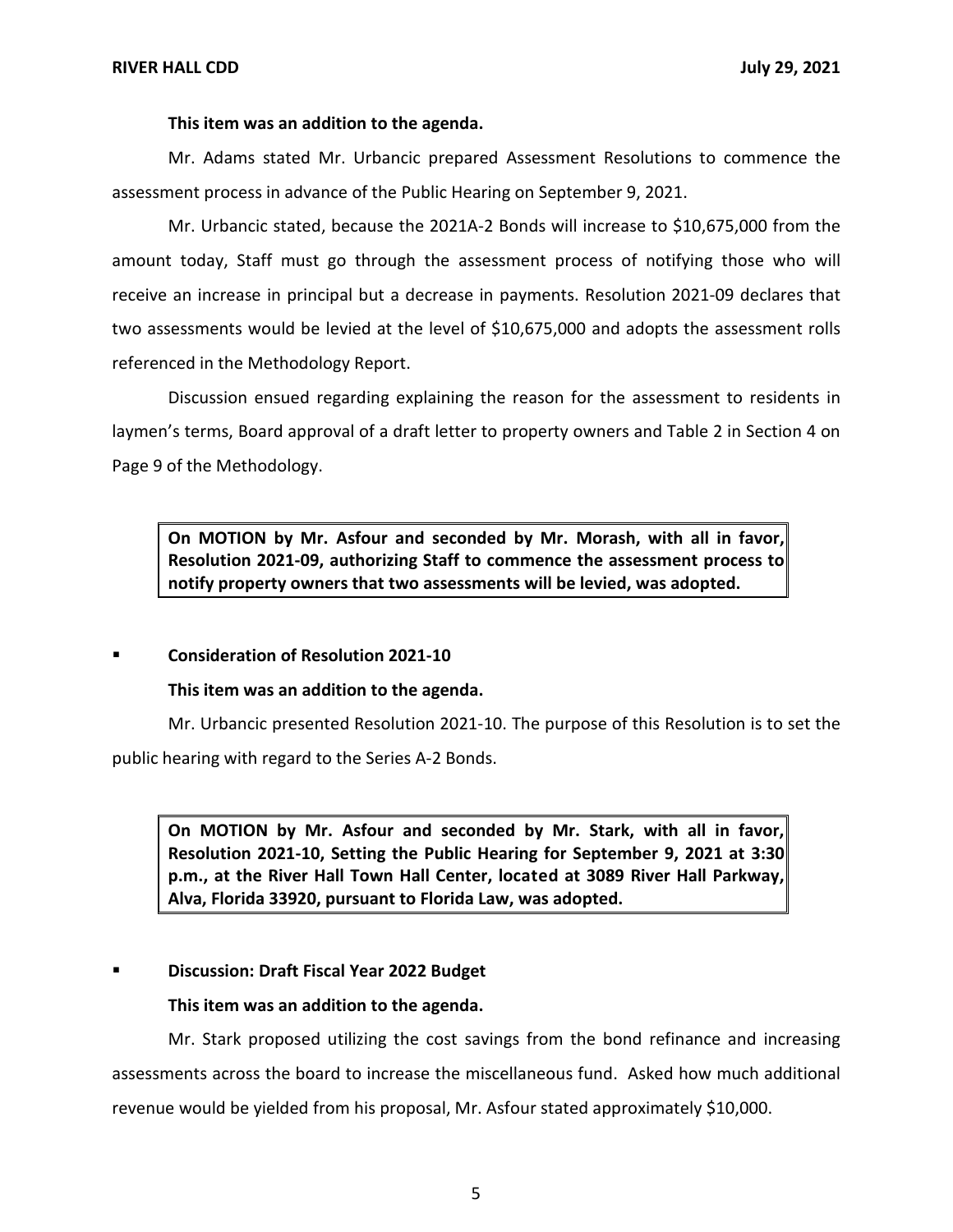Referencing a handout of a letter he drafted, Mr. Asfour proposed imposing a 5% assessment increase and voiced his opinion that it is important to notify and educate residents about what the Board is doing and why. He read the following paragraph into the record:

"The amount of the annual operation and maintenance assessment is analyzed and set each year at an amount that will ensure that CDD property is maintained at a level that all residents expect and deserve. With that in mind, the Board of Supervisors will continue to guarantee that your assessments are used responsibly."

Discussion ensued regarding increasing the Reserve Fund, the level of increase, the cost of living, the operation and maintenance (O&M) fee in the Cascades, combining the increase with the bond reduction payment and the surplus fund balance. Mr. Stark motioned to increase the assessments by 5%.

 **On MOTION by Mr. Stark and seconded by Mr. Asfour, with all in favor, imposing a 5% increase in the O&M assessments, to be allocated to the Miscellaneous Contingency, was approved.** 

Resident Elaine Orbey felt that it was good timing on the 5% assessment increase, especially in light of the 100% increase at a nearby community; she doubted that there would be any pushback from River Hall residents.

# **SIXTH ORDER OF BUSINESS Continued Discussion: Legislative Updates Regarding Advertising Rules**

Mr. Urbancic stated there was no update.

Mr. Adams asked about the "Needs Assessment Analysis" requirement. Mr. Urbancic would perform a "Needs Assessment" and report his findings at a future meeting. He explained that recent legislation will require all Special Districts to perform a "Stormwater Needs Analysis" for submission to the County by June 30, 2022. Mr. Adams stated the analysis is primarily an engineering function with an accounting portion.

### **SEVENTH ORDER OF BUSINESS Continued Discussion: Hog Removal**

Mr. Asfour reported the following:

6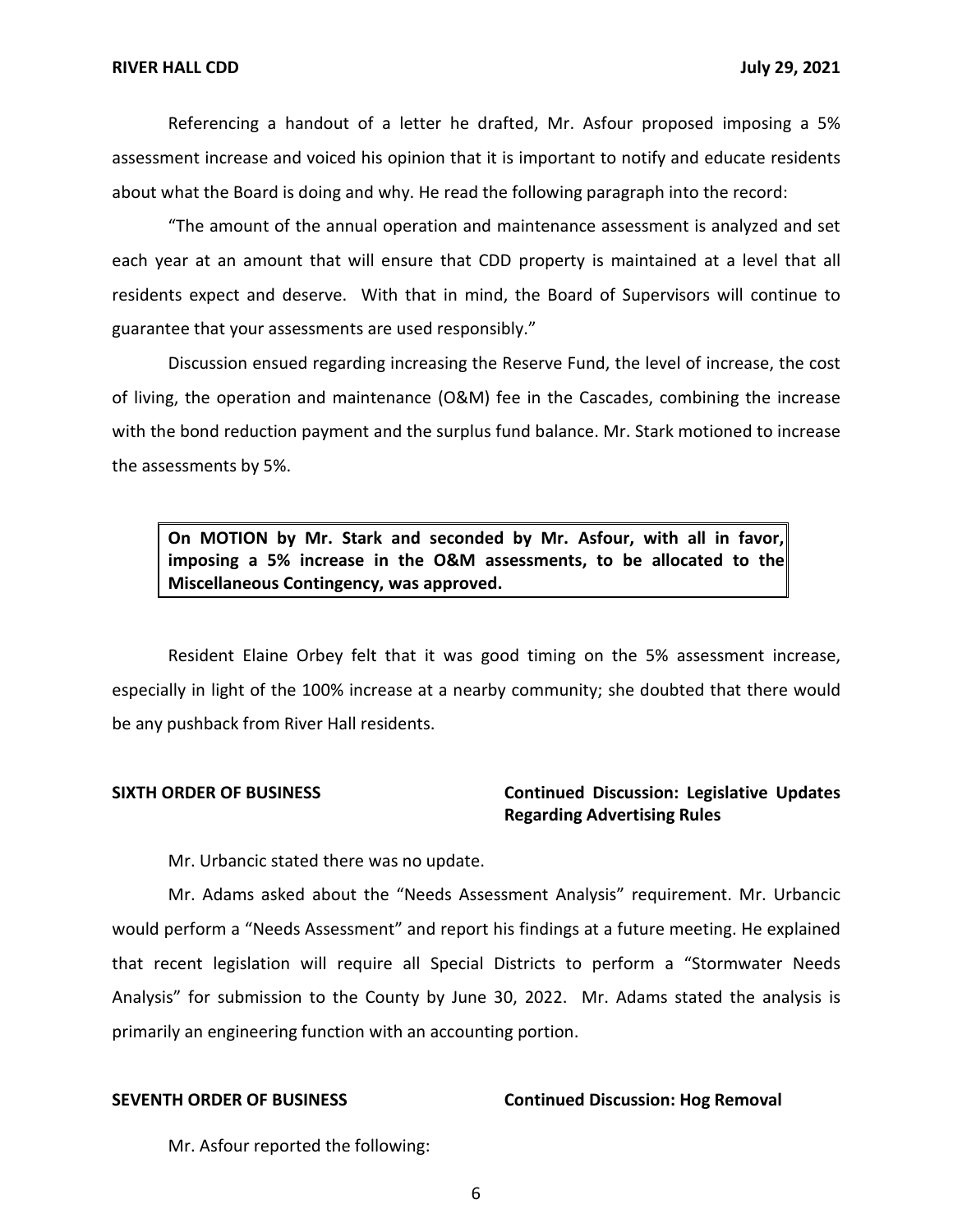### **RIVER HALL CDD July 29, 2021**

➢ He contacted the County and South Florida Water Management District (SFWMD) and there is no law against hog eradication.

 $\triangleright$  He conferred with Mr. Wesley Roberts, a hog trapper, who advised him that there is no charge for a hog over 60 pounds but the charge is \$35 per hog for any hog under 60 pounds.

 $\triangleright$  Mr. Roberts trapped 800 hogs in Lee County in the previous year.

➢ With the Board's approval, Mr. Roberts could commence setting traps by Monday. Discussion ensued regarding obtaining a contract, Lee County, how best to contact Mr.

Roberts, Hog Works, the Ashton Oaks HOA, the Cascades and photo documentation of hogs.

Mr. Willis would contact Lee County and follow up.

**EIGHTH ORDER OF BUSINESS Discussion with Lee County Sheriff's Department Regarding Road Right-of-Way, Deterring ATV Riders and Trespassers from Entering Access Road and Construction Area and Increasing Traffic in the Community** 

This item was deferred.

# **NINTH ORDER OF BUSINESS Acceptance of Unaudited Financial**

# **Unaudited Statements as of June 30, 2021**

 Mr. Adams presented the Unaudited Financial Statements as of June 30, 2021. The financials were accepted.

# **TENTH ORDER OF BUSINESS Approval of July 1, 2021 Regular Meeting Minutes**

Mr. Mitchell presented the July 1, 2021 Regular Meeting Minutes.

The following changes were made:

Line 15: Insert "Michael Hagen" as a "Supervisor Appointee"

Line 30: Delete "Michael Hagen" and "Resident"

Line 81: Change "Mr. Stark" to "Mr. Morash"

Line 83: Change "Mr. Morash" to "Mr. Stark"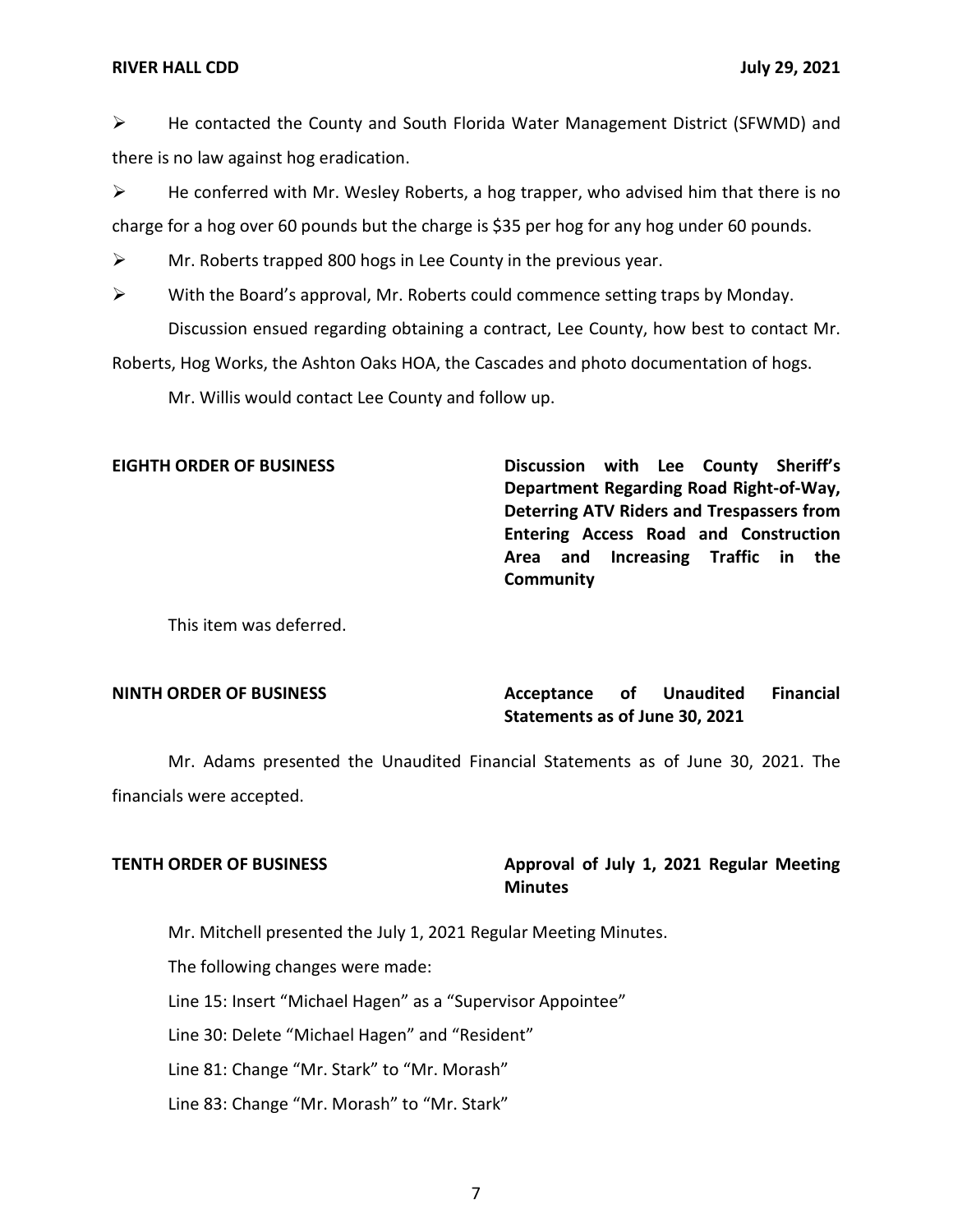**On MOTION by Mr. Stark and seconded by Mr. Asfour, with all in favor, the July 1, 2021 Regular Meeting Minutes, as amended, were approved.** 

### **ELEVENTH ORDER OF BUSINESS** Staff Reports

### **A. District Engineer:** *Hole Montes*

Mr. Morash stated that there were several stop signs in the golf course maintenance

shop that are in good condition and could save the CDD thousands of dollars.

Mr. Baker would inform Mr. Krebs.

# **B. District Counsel:** *Coleman, Yovanovich & Koester*

There was no report.

### **C. District Manager:** *Wrathell, Hunt and Associates, LLC*

# • **NEXT MEETING DATE: September 2, 2021 at 3:30 P.M. (Adoption of FY 2022 Budget)**

# o **QUORUM CHECK**

Mr. Adams requested a motion to change the date of the next meeting.

 **On MOTION by Mr. Asfour and seconded by Mr. Morash, with all in favor, changing the next meeting date from September 2, 2021 to September 9, 2021, was approved.** 

Mr. Adams reported that Staff received an email request from a resident at 16095 Palmetto Prairie Drive requesting approval to install a fence on both sides of the home, which would encroach 7 ½' onto the CDD easement and the HOA drainage pipe. The HOA would likely approve the specifications. Discussion ensued. The consensus was to approve the request.

 **On MOTION by Mr. Morash and seconded by Mr. Stark, with all in favor, the request to install a fence at 16095 Palmetto Prairie Drive, notwithstanding encroachment into the drainage easement, was approved.** 

- **D. Operations Manager:** *Wrathell, Hunt and Associates, LLC* 
	- **Monthly Status Report – Field Operations** 
		- o **Update - Carter Fence Installation**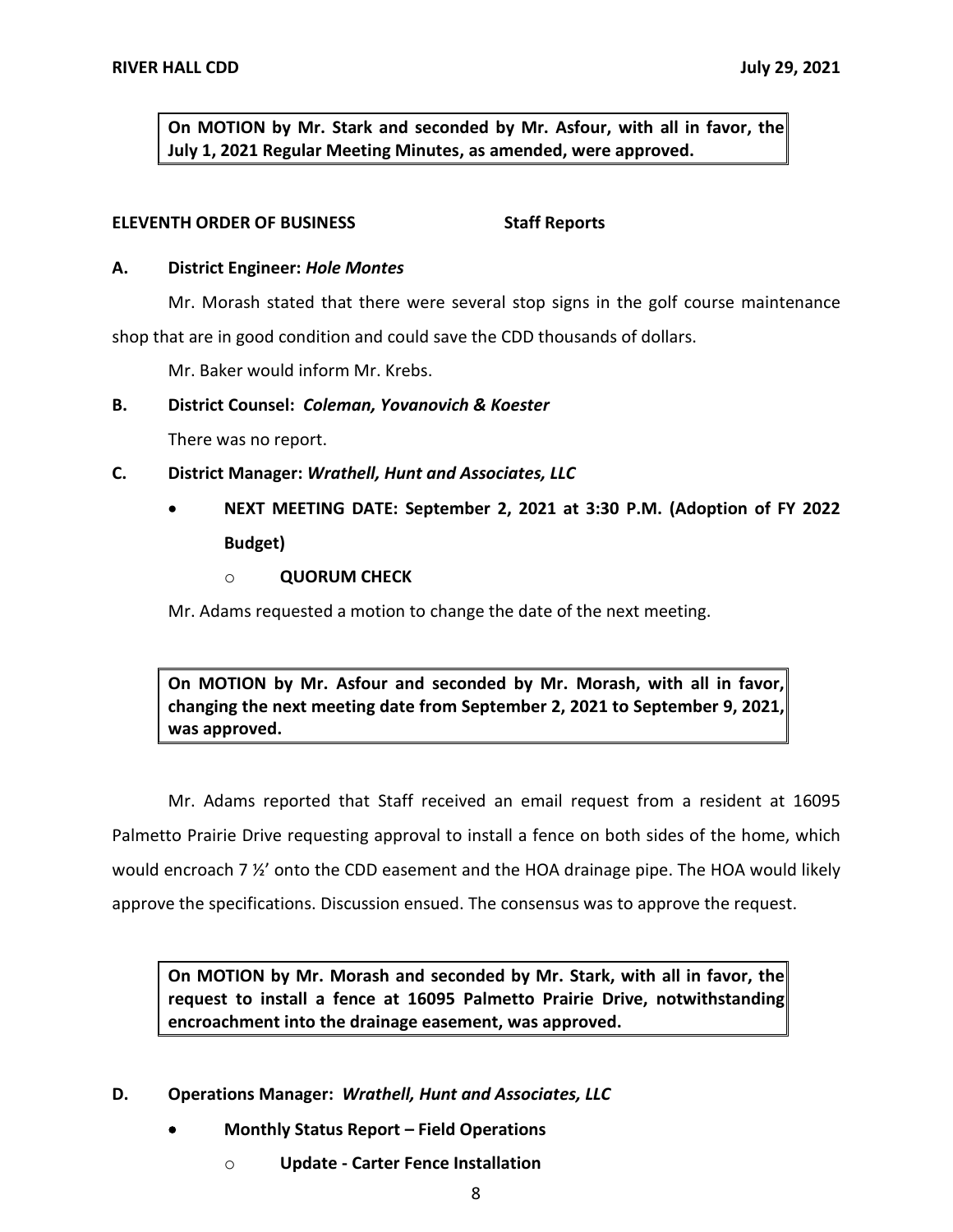Mrs. Adams reported the following:

- $\triangleright$  The fence was tentatively scheduled to be shipped on August 23, 2021.
- $\triangleright$  Pressure cleaning/spot treatment on sidewalks: Mr. Willis would obtain proposals.
- ➢ Lake Bank Restoration: Staff is working on having two areas remediated.

# **TWELFTH ORDER OF BUSINESS Public Comments: Non-Agenda Items** *(3 minutes per speaker)*

No members of the public spoke.

### **THIRTEENTH ORDER OF BUSINESS Supervisors' Comments/Requests**

Mr. Asfour stated a Realtor claimed that the County is asking all Realtors to inform potential buyers in River Hall that the extension from Sunshine Boulevard, in Lehigh, is coming through River Hall, and not Highway 80. Discussion ensued.

The Board and Staff discussed a fence installation by Portico, fence along the border of Hampton Lakes, the existence of a 12' gap between the CDD fence and the property line, asking the Developer to fill the 12' gap, the Mustang Station on the north side, cattle gates, acquiring a permit from Lee County to install barriers, Grady Miars, and legal liability in case the easement is accessed.

### **FOURTEENTH ORDER OF BUSINESS Adjournment**

There being nothing further to discuss, the meeting adjourned.

 **On MOTION by Mr. Morash and seconded by Mr. Asfour, with all in favor, the meeting adjourned at 5:06 p.m.** 

### [SIGNATURES APPEAR ON THE FOLLOWING PAGE]